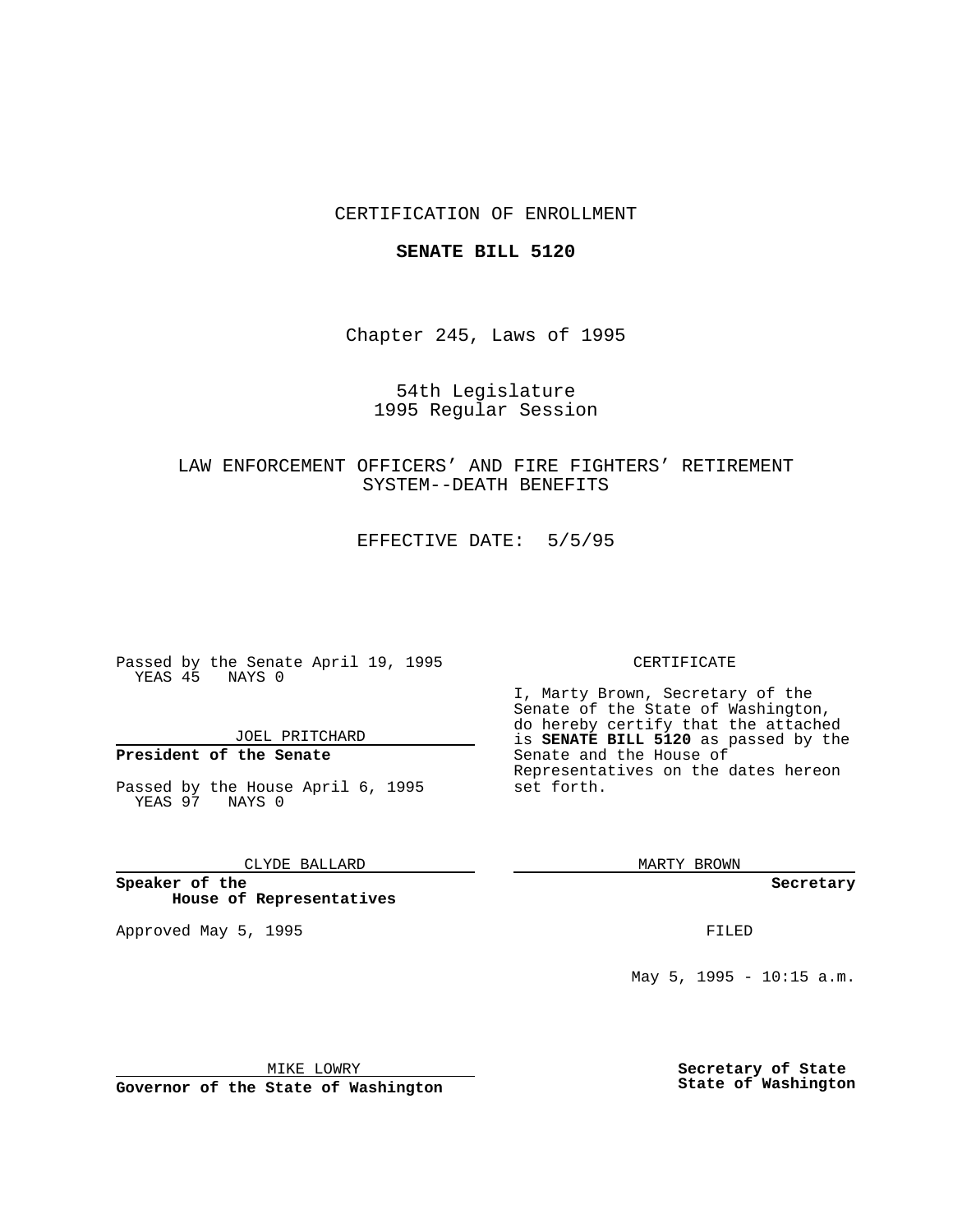## **SENATE BILL 5120** \_\_\_\_\_\_\_\_\_\_\_\_\_\_\_\_\_\_\_\_\_\_\_\_\_\_\_\_\_\_\_\_\_\_\_\_\_\_\_\_\_\_\_\_\_\_\_

\_\_\_\_\_\_\_\_\_\_\_\_\_\_\_\_\_\_\_\_\_\_\_\_\_\_\_\_\_\_\_\_\_\_\_\_\_\_\_\_\_\_\_\_\_\_\_

### AS AMENDED BY THE HOUSE

Passed Legislature - 1995 Regular Session

**State of Washington 54th Legislature 1995 Regular Session By** Senators Long, Newhouse, Bauer, Winsley, Loveland, Fraser and Haugen Read first time 01/11/95. Referred to Committee on Ways & Means.

 AN ACT Relating to death benefits under the law enforcement officers' and fire fighters' retirement system; amending RCW 41.26.510 and 41.26.540; and declaring an emergency.

BE IT ENACTED BY THE LEGISLATURE OF THE STATE OF WASHINGTON:

 **Sec. 1.** RCW 41.26.510 and 1993 c 236 s 3 are each amended to read as follows:

 (1) Except as provided in RCW 11.07.010, if a member or a vested member who has not completed at least ten years of service dies, the amount of the accumulated contributions standing to such member's credit in the retirement system at the time of such member's death, less any amount identified as owing to an obligee upon withdrawal of accumulated contributions pursuant to a court order filed under RCW 41.50.670, shall be paid to such person or persons having an insurable interest in such member's life as the member shall have nominated by written designation duly executed and filed with the department. If there be no such designated person or persons still living at the time of the member's death, such member's accumulated contributions standing to such member's credit in the retirement system, less any amount identified as owing to an obligee upon withdrawal of accumulated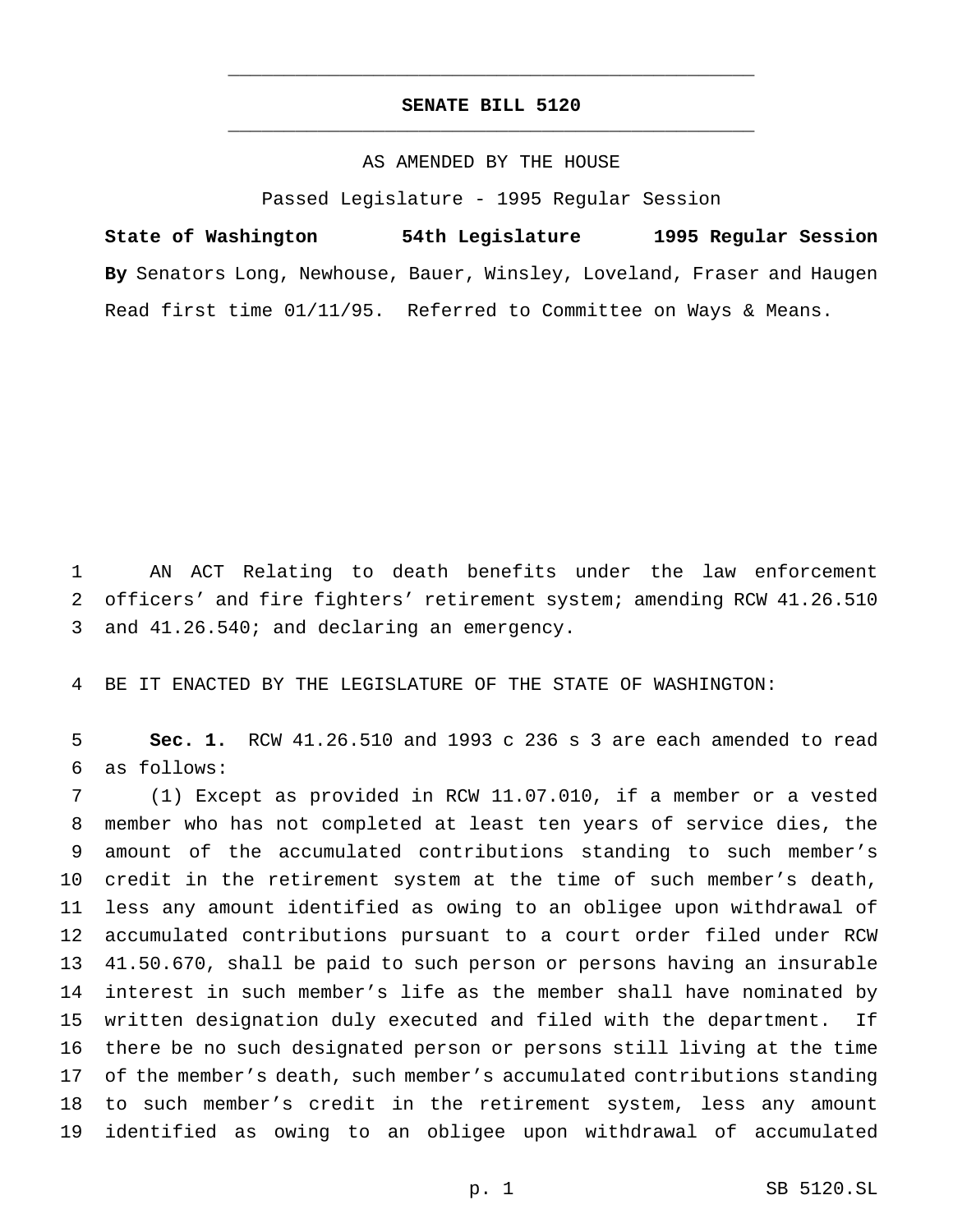contributions pursuant to a court order filed under RCW 41.50.670, shall be paid to the member's surviving spouse as if in fact such spouse had been nominated by written designation, or if there be no such surviving spouse, then to such member's legal representatives.

 (2) If a member who is eligible for retirement or a member who has completed at least ten years of service dies, the surviving spouse or eligible child or children shall elect to receive either:

 (a) A retirement allowance computed as provided for in RCW 41.26.430(1), actuarially reduced by the amount of any lump sum benefit identified as owing to an obligee upon withdrawal of accumulated contributions pursuant to a court order filed under RCW 41.50.670 and actuarially adjusted to reflect a joint and one hundred percent survivor option under RCW 41.26.460 and if the member was not eligible for normal retirement at the date of death a further reduction as described in RCW 41.26.430(2); if a surviving spouse who is receiving a retirement allowance dies leaving a child or children of the member under the age of majority, then such child or children shall continue to receive an allowance in an amount equal to that which was being received by the surviving spouse, share and share alike, until such child or children reach the age of majority; if there is no surviving spouse eligible to receive an allowance at the time of the member's death, such member's child or children under the age of majority shall receive an allowance share and share alike calculated as herein provided making the assumption that the ages of the spouse and member were equal at the time of the member's death; or

26 (b) $(i)$  The member's accumulated contributions, less any amount identified as owing to an obligee upon withdrawal of accumulated 28 contributions pursuant to a court order filed under RCW 41.50.670; or 29 (ii) If the member dies on or after July 25, 1993, one hundred 30 fifty percent of the member's accumulated contributions, less any amount identified as owing to an obligee upon withdrawal of accumulated 32 contributions pursuant to a court order filed under RCW 41.50.670. Any accumulated contributions attributable to restorations made under RCW 41.50.165(2) shall be refunded at one hundred percent.

 (3) If a member who is eligible for retirement or a member who has completed at least ten years of service dies after October 1, 1977, and is not survived by a spouse or an eligible child, then the accumulated contributions standing to the member's credit, less any amount identified as owing to an obligee upon withdrawal of accumulated